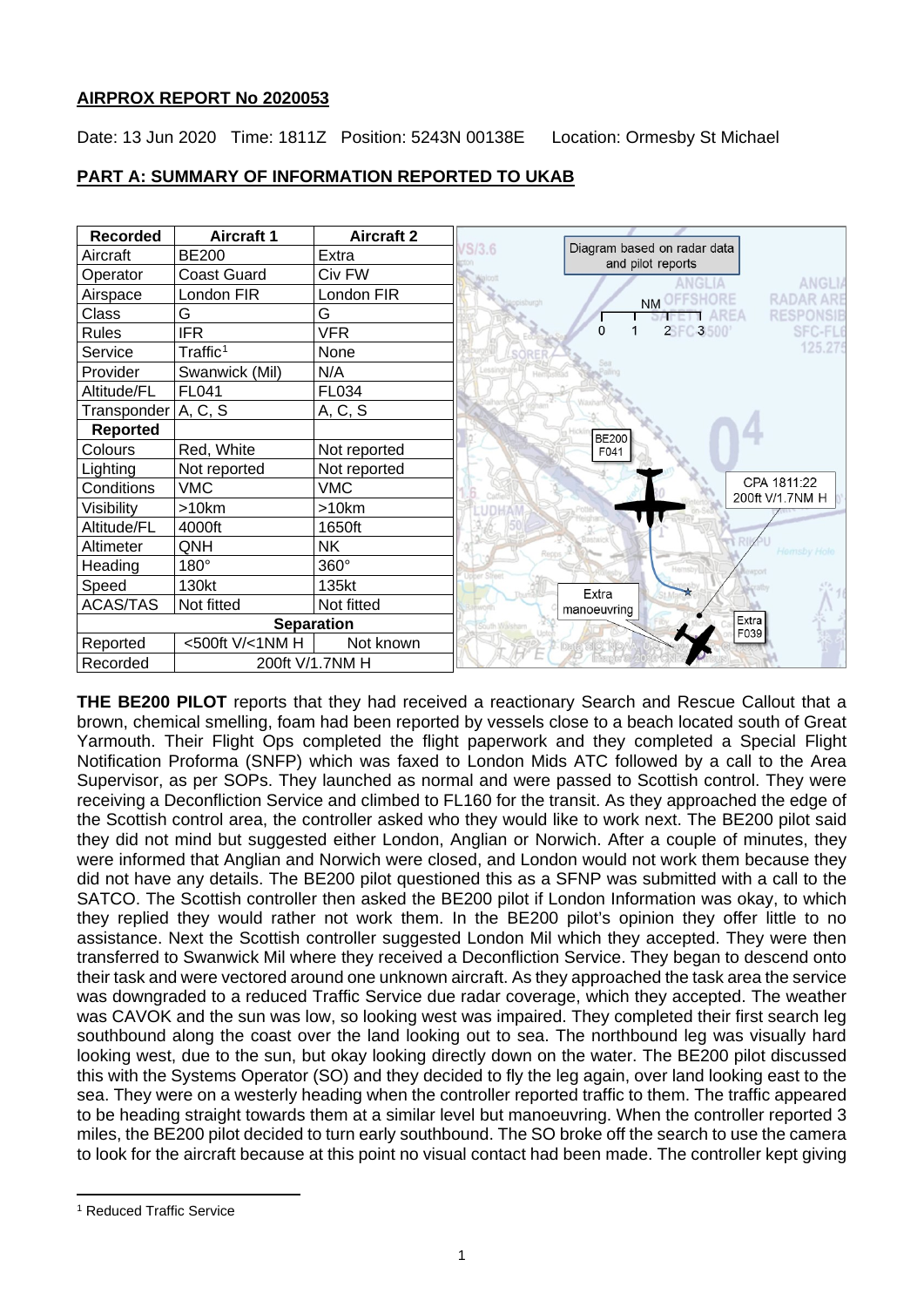traffic reports every few seconds and it was obvious by the tone of his voice and raised levels the traffic was close. The controller tried on various other frequencies to contact the other aircraft, including guard. It seemed like it was fast moving and between 2000-4500ft. As they were on a southerly heading, the BE200 pilot saw display smoke trailing from an aerobatics aircraft at about 3NM in their 12 o'clock. When the aircraft had moved to their 1 o'clock the other aircraft appeared to start a manoeuvre straight towards them. The BE200 pilot initiated go around thrust and a climbing hard 90° left turn. They continued until at about 6000ft and headed northeast. The BE200 pilot believes that the aircraft came within 500ft and well within 1NM. The BE200 pilot asked the controller how close the aircraft had been from his display and they confirmed the same. The BE200 pilot believes that the other aircraft had no idea of their presence. Once the aircraft had departed they continued their search pattern. Around 30 minutes later the aerobatics aircraft was back but their search area had moved out to the sea, so it was no factor. The rest of the mission was completed without issue. On return the BE200 pilot submitted an ASR through the company SMS.

The pilot assessed the risk of collision as 'High'.

**THE EXTRA PILOT** reports that they did not see the BE200 during their flight. They added that they had been flying for nearly 45 years and during that time was a competition glider pilot and to be that you need an excellent lookout, they are never buried in the cockpit and were amazed to hear about this incident.

**THE SWANWICK MIL CONTROLLER** reports that they were the TAC controller at the time, working East/NE. They controlled the BE200 to the tasking area (Great Yarmouth coast) and the BE200 pilot required to work at altitude 4000ft on the Yarmouth RPS under a Traffic Service. The BE200 pilot stated that they were on an active tasking. This was the only traffic the controller was controlling at the time and had controlled him for the duration of the sortie from 1750Z-1900Z. Once the BE200 was established the controller spotted a conflicting aircraft manoeuvring in the tasking area approximately 20NM north-east of Norwich. The controller began to call the traffic about 12NM away because the conflicting traffic was manoeuvring unpredictably. The conflicting aircraft was squawking 7000 and was not talking to Norwich because they were closed. The controller called the traffic numerous times as it was rapidly climbing and descending however the coastguard was struggling to sight the traffic. The controller called D&D to broadcast on guard to ask [Extra C/S] to vacate the area due to the priority tasking. The closest the controller saw the traffic was ½NM and 600ft below. The BE200 pilot reported visual after seeing smoke from the aerobatic aircraft and took his own avoiding action turn. The controller entered all of the details into the watch log.

The controller perceived the severity of the incident as 'Low'.

**THE SWANWICK MIL ATCO I/C** reports that they did not witness the event due to being on a break outside of the Ops Room. On returning to the Ops Room the East TAC controller said that the [BE200 C/S] had taken an avoiding action turn against manoeuvring traffic, after a 7000 track had been called to them under a Traffic Service numerous times. The East TAC controller then updated the watch log accordingly and no further action was taken. The BE200 pilot had not declared an Airprox on frequency at the time, according to the controller, but did request details on the conflicting traffic and asked how close it was observed on radar.

## **Factual Background**

The weather at Norwich was recorded as follows:

METAR COR EGSH 131750Z AUTO 12008KT 080V150 9999 NCD 21/11 Q1011 NOSIG

## **Analysis and Investigation**

## **Military ATM**

The BE200 pilot was conducting a counter pollution task in two different areas near Great Yarmouth. Initially, the BE200 pilot was in receipt of a Deconfliction Service but had agreed a Traffic Service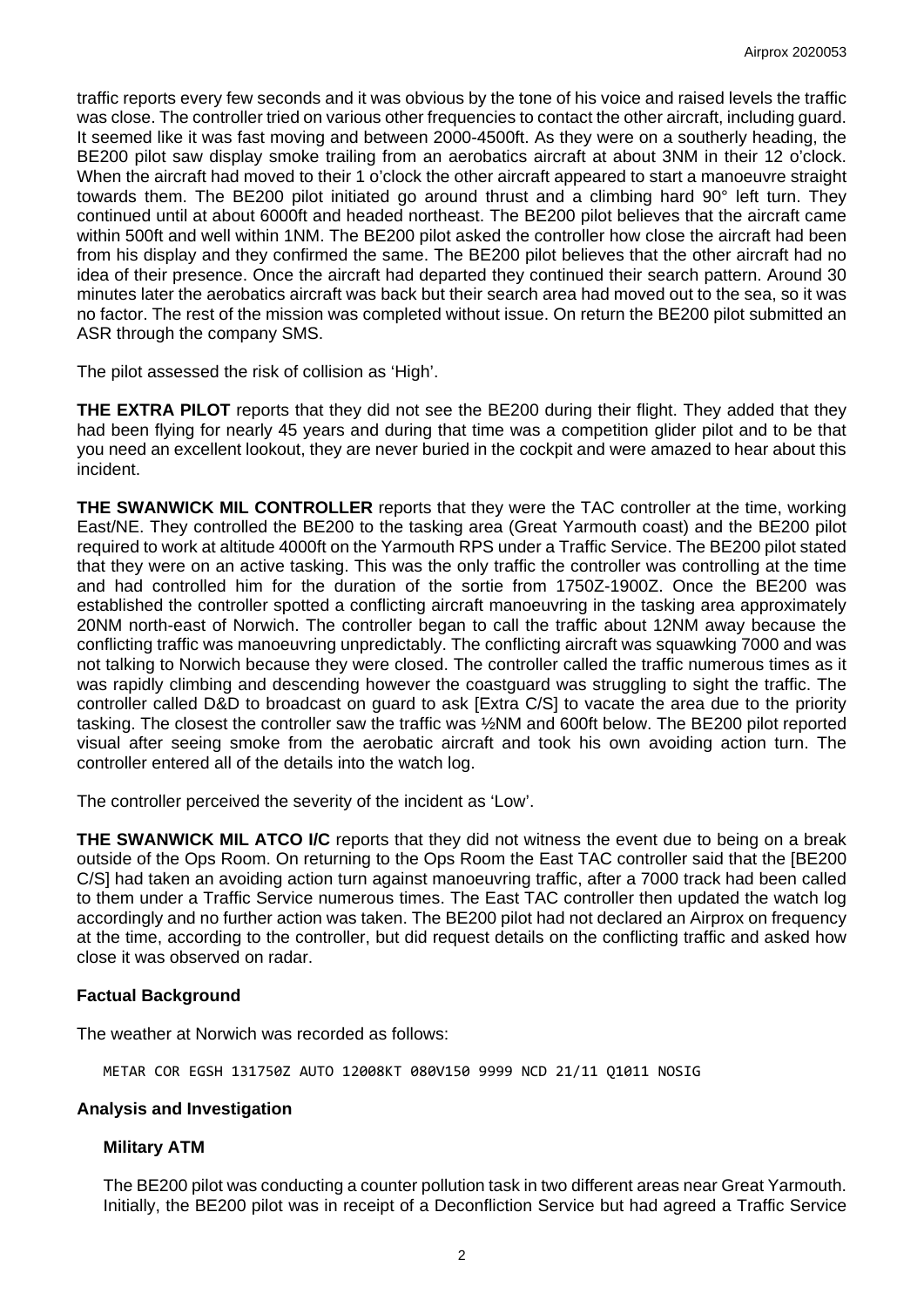as they descended on task. Following numerous Traffic Information calls, the BE200 crew stopped their task so that both crew members could look for the conflicting aircraft. The BE200 pilot reported that they did not get visual with the Extra until it began to emit smoke and estimated the separation as 500ft and less than a mile.

Figures 1-8 show the positions of BE200 and Extra at relevant times in the lead up to and during the Airprox. The screen shots are taken from a replay using NATS Radars, which are utilised by Swanwick (Mil), therefore are representative of the picture available to the controller.

The BE200 pilot descended to 4000ft under a Traffic Service and commenced its anti-pollution task just off the east coast. Traffic Information was passed for the first time on the Extra whilst the aircraft were 10NM apart.



Figure 1: First Traffic Information

This Traffic Information was updated as the separation between the aircraft continued to decrease and the Extra had climbed to the same altitude as the BE200. Following this Traffic Information, the BE200 pilot reported that their task was suspended so that both crew members could look for the conflicting traffic. On board camera equipment was also used to aid them in this task.



Figure 2: Second Traffic Information

As the separation continued to decrease, Traffic Information was passed for a third time by the Swanwick (Mil) Controller. During this period, the Short Term Conflict Alert (STCA) was also triggered.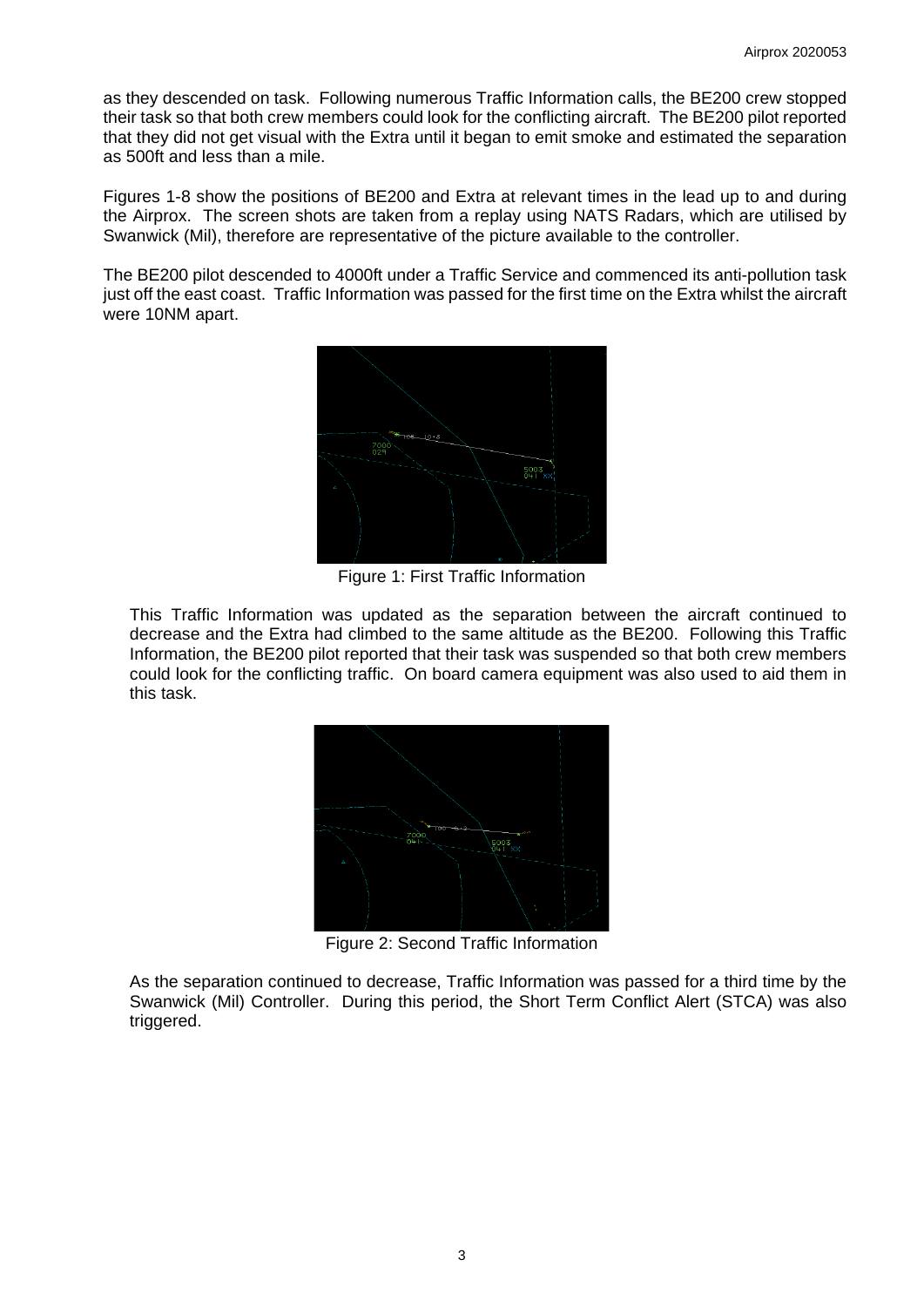

Figure 3: Third Traffic Information & STCA

As the BE200 pilot was still not visual and the Extra's altitude was rapidly changing, Traffic Information was passed for a fourth time by Swanwick at a range of 4NM.



Figure 4: Fourth Traffic Information

This Traffic Information was again updated as separation between the aircraft decreased to 1NM and 600ft, STCA was again triggered.



Figure 5: Fifth Traffic Information and additional STCA

CPA between the aircraft occurred at the same time as Traffic Information was passed for a sixth time. Separation at this point was 0.8NM and 800ft but the BE200 was still not visual with the Extra.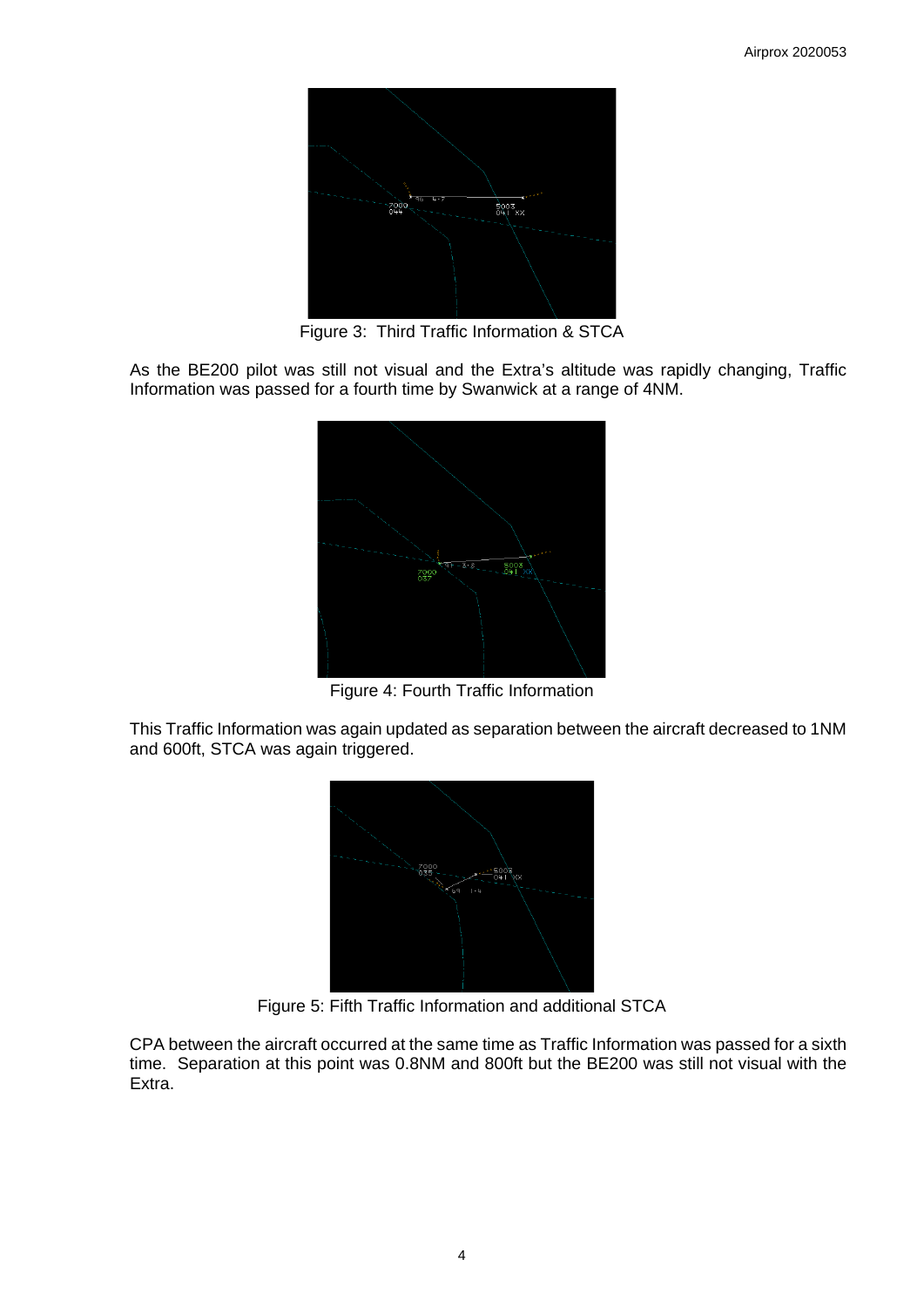

Figure 6: Sixth Traffic Information

Traffic Information was passed for a seventh time by Swanwick at a range of 3NM as the Extra began a turn back toward the BE200. Again, the BE200 pilot was not visual with the Extra.



Figure 7: Seventh Traffic Information

As the separation between the aircraft began to decrease, Traffic Information was passed for an eighth time at which point the BE200 pilot reported being visual with the Extra.



Figure 8: BE200 Visual

Despite the visual call, the Swanwick (Mil) Controller passed Traffic Information for a ninth and final time with separation of 1.7NM and 200ft after which the BE200 reported taking avoiding action. It is obvious from the radar replay that the Extra was involved in high energy manoeuvres at this point as allowing the radar to continue for one more sweep after the image in Figure 8 shows the Extra at 2800ft and then 3600ft the sweep after that.

This was a rapidly changing air picture during which the Swanwick (Mil) Controller passed Traffic Information nine times. It is heartening to note that the BE200 pilot was extremely complimentary about the service they received.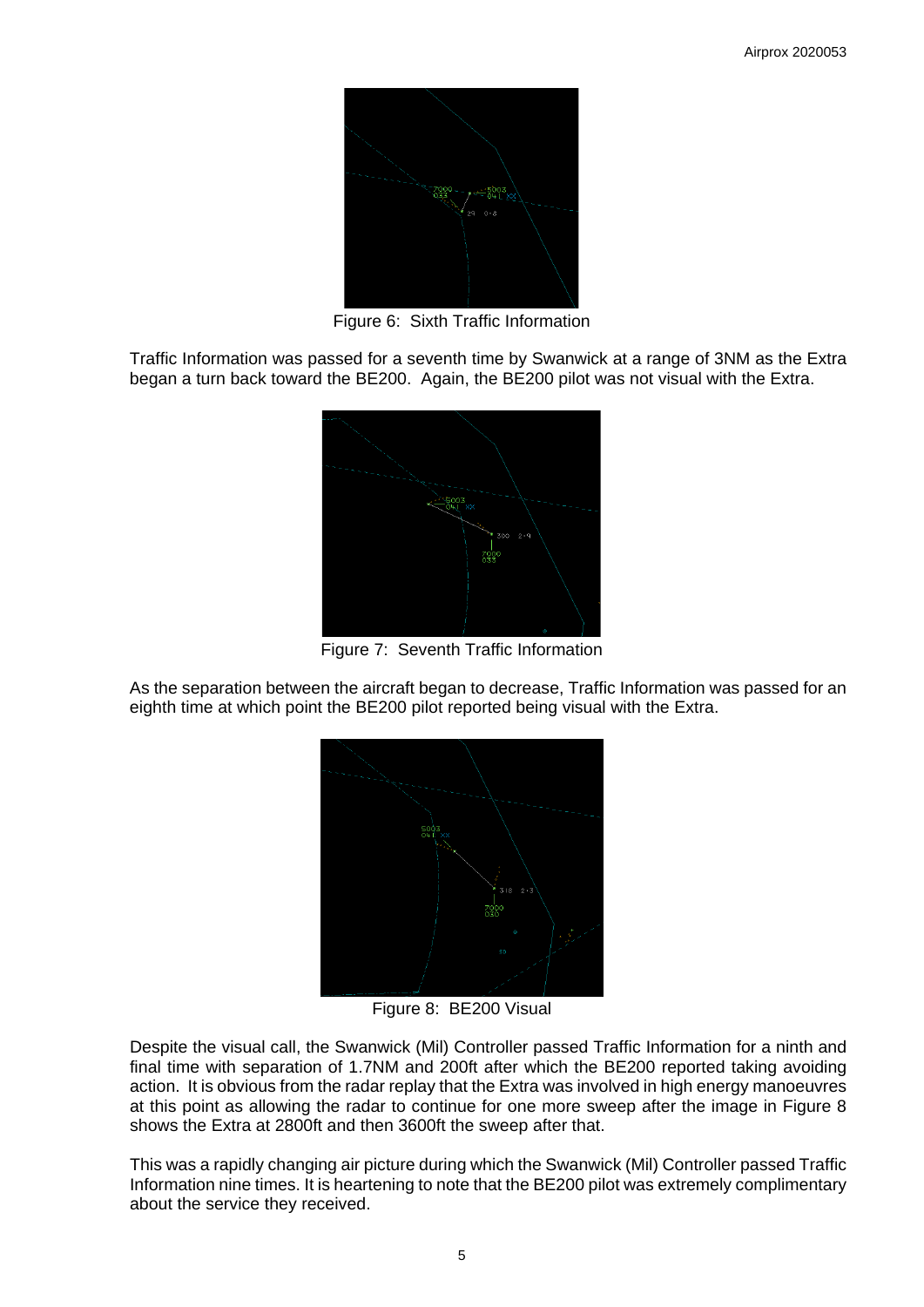### **UKAB Secretariat**

The BE200 and Extra pilots shared an equal responsibility for collision avoidance and not to operate in such proximity to other aircraft as to create a collision hazard.[2](#page-5-0) If the incident geometry is considered as converging then the BE200 pilot was required to give way to the Extra.[3](#page-5-1)

CPA was recorded as 200ft vertically and 1.7NM horizontally, the aircraft were closer prior to the reported Airprox when they were separated by 700ft vertically and 0.7NM horizontally.

#### **Summary**

An Airprox was reported when a BE200 and an Extra flew into proximity at Ormesby St Michael at 1811Z on Saturday 13<sup>th</sup> June 2020. The BE200 pilot was operating under IFR in VMC and in receipt of a reduced Traffic Service from Swanwick Mil, the Extra pilot was operating under VFR in VMC and not in receipt of a service.

## **PART B: SUMMARY OF THE BOARD'S DISCUSSIONS**

Information available consisted of reports from both pilots, radar photographs/video recordings and reports from the air traffic controller involved. Relevant contributory factors mentioned during the Board's discussions are highlighted within the text in bold, with the numbers referring to the Contributory Factors table displayed in Part C.

The Board began by discussing the actions of the BE200 pilot, they had been tasked to investigate a possible chemical spill off the Norfolk coast. They had submitted a flight notification and transited with Scottish Civil, they were not able to receive a service from Swanwick Civil at their operating height and therefore Swanwick Military offered to provide a reduced Traffic Service, Norwich ATC were closed. When the BE200 pilot transited from operating over the sea to over the land the Swanwick controller passed Traffic Information numerous times on an aircraft that appeared to be manoeuvring. Unfortunately, the BE200 pilot did not see the other aircraft; the Extra. It was at this point when the Swanwick controller's STCA alerted with the aircraft within 700ft vertically and 0.7NM laterally of each other. The BE200 pilot turned onto a southerly heading and was still in receipt of Traffic Information. When the aircraft were separated by about 5NM the BE200 pilot stopped their search pattern and the crew turned their attention to look solely for the Extra. Searching both visually and with the rear crew members camera equipment, they eventually acquired the Extra in their 12 o'clock at about 3NM. The BE200 pilot believed that the Extra was flying straight towards them and it was at this point that they turned away from the Extra (**CF3**). However, the Extra had also turned onto a southerly heading, and the change in heading from both pilots increased the separation that resulted in the aircraft being no closer than 200ft vertically and 1.7NM horizontally at the time of the reported CPA.

When the BE200 pilot turned onto a southerly heading (i.e. towards the Extra) to try to establish visual contact, they flew closer to it than was necessary. This was despite the Traffic Information which was consistent with an aircraft carrying out aerobatic manoeuvres in that location (**CF1**). On further consideration, and after the fact, the BE200 pilot reflected that a turn onto a northerly heading may have been more appropriate and would have avoided the situation altogether. Unfortunately the BE200 was not fitted with an Electronic Warning System (EWS), which the Board agreed would have enhanced the pilot's situational awareness and provide an additional indication of the location of the Extra. The Board were heartened to hear that the BE200's operating company are investigating fitting a suitable EWS to the aircraft

Turning to the actions of the Extra pilot, the Airprox investigation determined that the Extra pilot normally always communicated with the local ATS, unfortunately, it was closed on this occasion. Some members thought that the Extra pilot could have selected the aerobatics squawk of 7004 to alert other Air Traffic agencies that he was carrying out manoeuvres that would involve unpredictable heading and height changes, some members believed this might have been because he was normally allocated a squawk

<span id="page-5-0"></span><sup>2</sup> SERA.3205 Proximity.

<span id="page-5-1"></span><sup>&</sup>lt;sup>3</sup> SERA.3210 Right-of-way (c)(2) Converging.